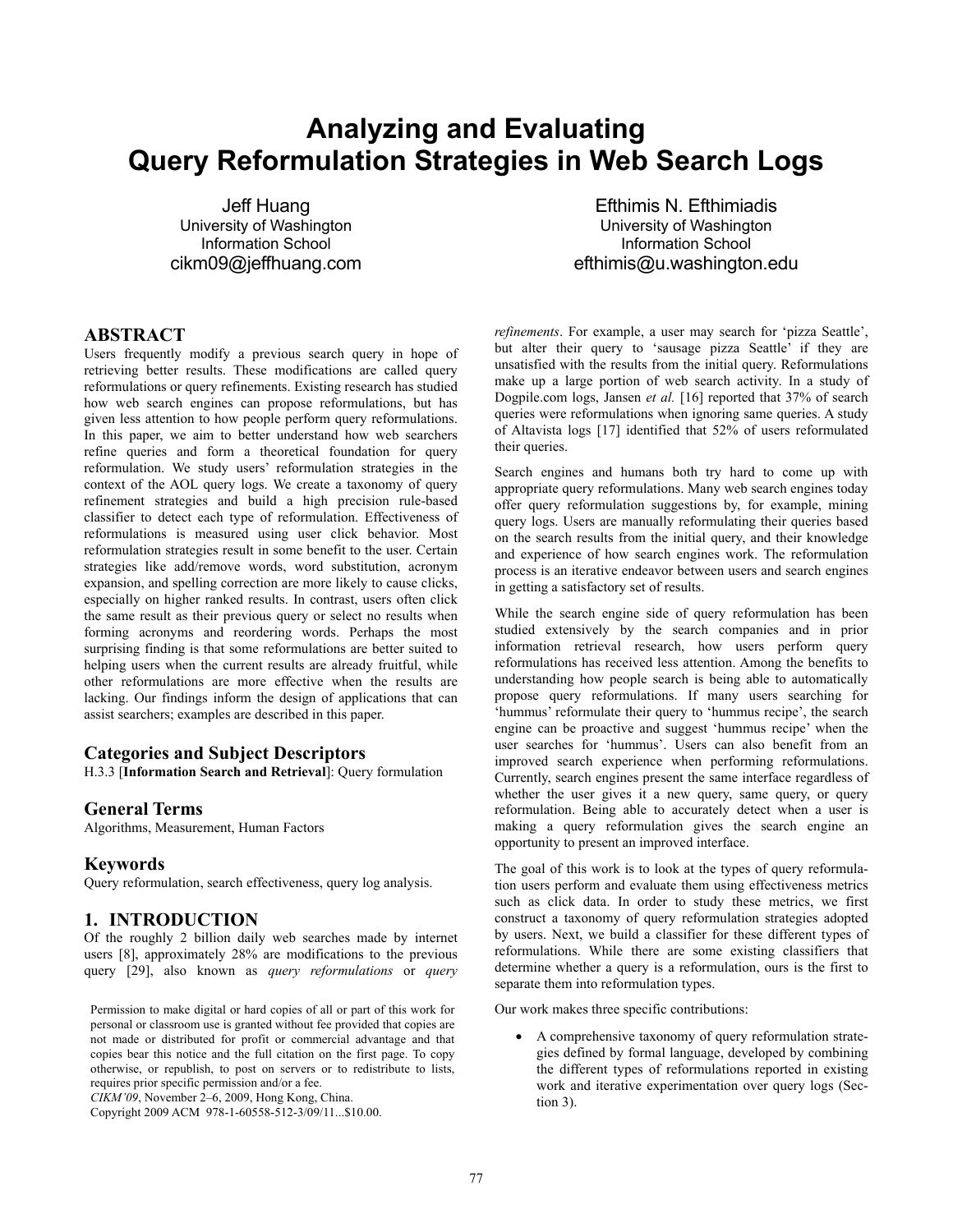- An unsupervised rule-based classifier with high precision in detecting the different query reformulation strategies (Section 4).
- Analysis of correlations between query reformulation strategies and effectiveness metrics, giving us a better overall understanding of query reformulation strategy effectiveness (Section 5).

# **2. RELATED WORK**

# **2.1 Computer-Generated Reformulations**

Much of the work on query reformulation for web search has focused on offering automatically generated query suggestions to the user. The suggestions are typically shown on the same page as the search results. These query suggestions are built into every major search engine today. Prior research in this vein has explored computer-generated suggestions using query expansion [26], query substitution [22], and other refinement techniques [6][23]. Implicit relevance feedback from users is a common data source for computer-generated reformulations. For example, work by Baeza-Yates *et al.* [6] uses query logs to discover new query reformulations, finding similar queries using a cosine function over a term-weighted vector built from the clicked documents. A study by Anick [3] showed that these automatically generated reformulations were as effective as human constructed reformulations, using metrics such as uptake and click behavior.

# **2.2 Query Session Boundary Detection**

We process query logs containing raw search queries; therefore, to classify a query reformulation, we must first determine whether a query is indeed a reformulation instead of a new query. This is similar to the problem of detecting query sessions and their boundaries. Jansen *et al.* define a session as "a series of interactions by the user toward addressing a single information need" [16]; Silverstein *et al.* [33] note, "A session is meant to capture a user's attempt to fill a single information need." Therefore, sessions can be considered as a single query, followed by any number of reformulated queries. From this, our definition of a query reformulation is: a modification to a search query that addresses the same information need. Further deriving from these definitions, we can conclude that if we were able to correctly identify the boundaries of all query sessions, we would know which queries are initial queries and which are reformulations. Conversely, by identifying which queries are reformulations, we would be able to accurately group query sessions together. Therefore, the problem of identifying query reformulations is similar to the problem of detecting session boundaries.

Most existing work identifies sessions using a simple temporal strategy, where a specific time interval of inactivity represents a boundary. This method is simple to implement and the definition is unambiguous. He *et al.* [15] and Ozmutlu [28] used time and common words to determine session cutoffs. Comparing several session detection algorithms, He *et al.* attained 73% precision and 62% recall using time only, and 60% precision and 98% recall using time and common words together. Arlitt [4] found session boundaries using a calculated timeout threshold. Murray *et al.* [27] extended this work by using hierarchical clustering to find better timeout values to detect session boundaries. Their method had 97% precision and 76% recall on a human-classified dataset.

More recently, Jones and Klinkner [21] presented evidence that any temporal cutoff is arbitrary and detects session boundaries no better than a random cutoff time. They evaluated the existing session boundary detection methods alongside their own. Their study reviewed these methods without considering same queries. Using the optimal cutoff time, 5 minutes, query reformulations were accurately identified 63% of the time. Combining the optimal features from prior work, that is, common word + prisma (see  $[3]$ ) + time, they achieved 84% accuracy. Using only Levenshtein edit distance resulted in 85% accuracy. Lastly, their own combination of methods resulted in the best accuracy, 87%.

# **2.3 Click Data Analysis**

Many researchers have studied click data as indicators of search relevance. An early inquiry by Joachims [19] reveals that click data can indeed be used to improve search relevance. Several later studies agree that click data are indicators of search result preferences and discuss best methods of analyzing click data [2][12]. Joachims *et al.* also find that analyzing clicks over query reformulations similarly provides useful information [20]. This data has also been shown to be helpful for improving search relevance [1][9]. Our study applies lessons learned from these reports of click data analysis. While they study the effectiveness of analyzing different click patterns, we study the effectiveness of reformulation strategies using different click patterns.

# **2.4 Taxonomies of Reformulation Strategies**

Taxonomies of query reformulation have been developed for different types of search. A more comprehensive review of query reformulation in traditional information retrieval can be found in [10]. Here we focus only on the taxonomies developed by analyzing query logs. These are generally constructed by examining a small set of query logs. Some studies are out of date or incomplete. None have built an automatic classifier distinguishing reformulation strategies, as we have.

Table 1 presents a mapping between our taxonomy of query reformulation strategies and the terminology for these strategies from prior work. Anick [3] classified a random sample of 100 reformulations by hand into eleven categories. Lau and Horvitz [24], Jansen *et al.* [16], and He *et al.* [15] used the same reformulation categories—terms taken from linguistics [18]. As part of a study of re-finding behavior, Teevan *et al.* [34] constructed a taxonomy by looking through query logs, and implemented algorithms to detect a subset of the reformulation strategies. Whittle *et al.* [36] modeled some reformulation strategies using a graphical network. Bruza and Dennis [7] manually classified 1,040 queries into their own taxonomy. Guo *et al.* [13] also constructed a small taxonomy and used a conditional random field model to predict query refinements. Rieh and Xie [32] constructed conceptual reformulation categories like content, format, resource; these are not included in the table because their abstract nature makes them difficult to map against concrete reformulation techniques.

# **3. REFORMULATION STRATEGIES**

We constructed our own taxonomy by combining the types of query reformulation identified in prior work (Table 1). We implemented a matching rule for each strategy, which was iteratively improved to find the best unsupervised algorithm. For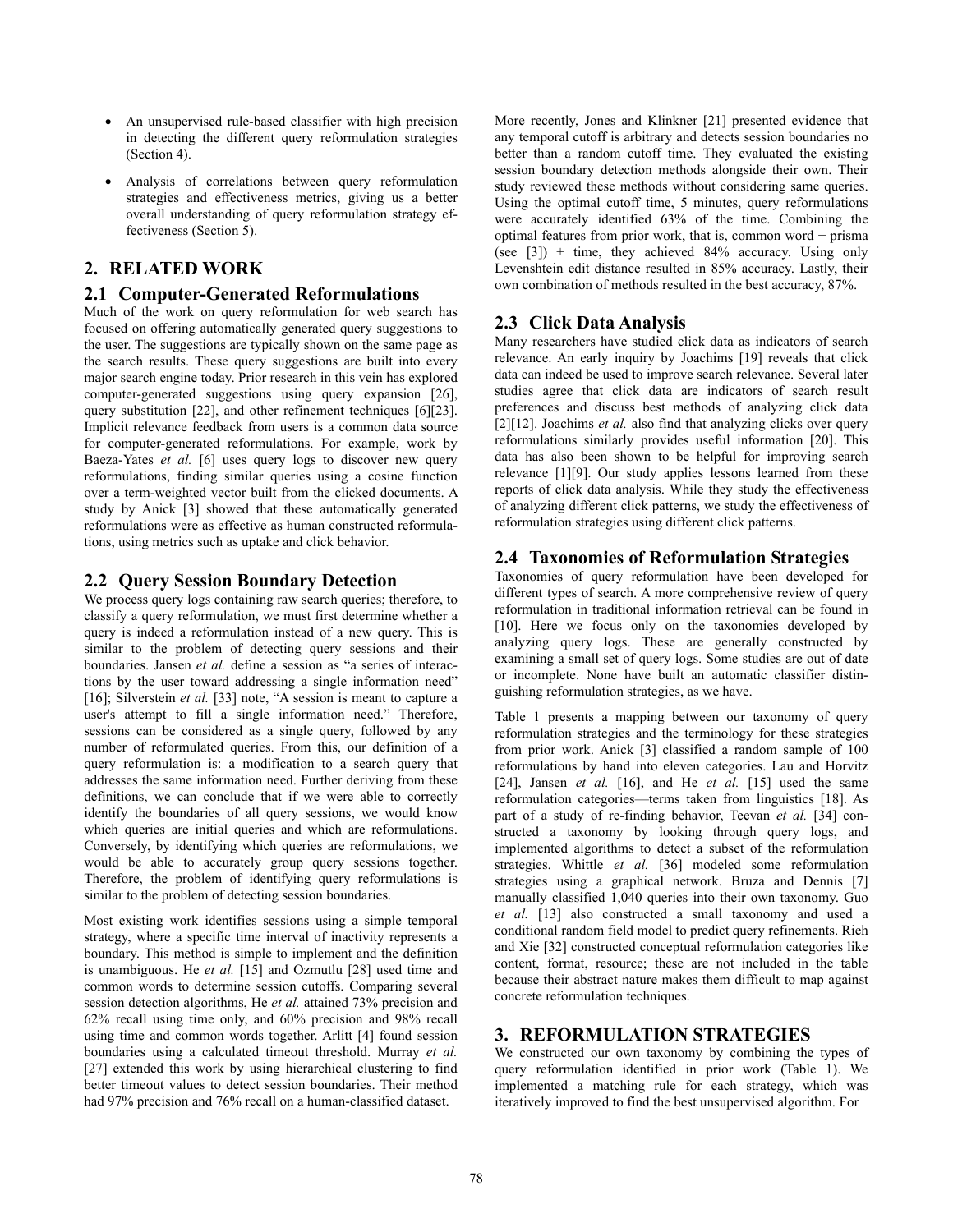**Table 1: Mapping between taxonomies of query reformulation in search logs** 

| <b>Present Study</b>          | Anick [3]                       | Teevan [34]                         | Jansen [16], He<br>[15], Lau [24] | Whittle [36]    | Bruza [7]  | <b>Guo</b> [13]                 |
|-------------------------------|---------------------------------|-------------------------------------|-----------------------------------|-----------------|------------|---------------------------------|
| word reorder                  | syntactic variant               | word order                          |                                   |                 |            |                                 |
| whitespace and<br>punctuation |                                 | non-alphanumerics, word<br>merge    |                                   |                 | SPL, PUN   | word splitting,<br>word merging |
| remove words                  |                                 | remove words / duplicates           | generalization                    | D(k)            | <b>DEL</b> |                                 |
| add words                     | head, modifier                  | add words, add stopwords            | specialization                    | C(k)            | ADD        |                                 |
| url stripping                 |                                 | domain                              |                                   |                 |            |                                 |
| stemming                      | morphological variant           | stemming and pluralization          |                                   | M(k)            | <b>DER</b> | word stemming                   |
| $\arcsin m^{\perp}$           | acronym                         | abbreviations                       |                                   |                 | ABR        | expansion                       |
| substring <sup>2</sup>        |                                 |                                     |                                   |                 |            |                                 |
| abbreviation                  |                                 |                                     |                                   |                 |            |                                 |
| word substitution             | alternative, hyponym,<br>change | word swaps, synonyms                | reformulation                     | $W(k)$ , $w(k)$ | <b>SUB</b> |                                 |
| spelling correction           | spelling                        | misspellings                        |                                   | M(k)            | <b>SPE</b> | spelling correction             |
| * not detected                | elaboration, location           | reformulation                       |                                   | $S(k)$ , $S(k)$ |            |                                 |
| * not in data                 |                                 | capitalization, extra<br>whitespace |                                   | J(k)            | CAS        |                                 |

instance, the 'add words' rule was modified to detect added words even when the other words were reordered. To determine if we were missing any other rules or needed to adjust existing rules, we ran our classifier over the AOL query logs and randomly checked the output. We optimized for reducing false positives while keeping false negatives low since we wanted a high precision classifier. From this, we tweaked several rules and added one that would detect a number of query reformulations that other rules did not, namely *substring*<sup>2</sup> .

A few categories from prior work were either vague or difficult to detect, marked *not detected* in the table. For example, determining whether a query was a *location* reformulation as defined in [3] is subjective and would reduce the precision of our classifier. Categories marked *not in data* could not be classified because the queries were normalized (via lowercasing and punctuation removal) in our dataset.

The query reformulation strategies (ordered by rule precedence) from Table 1 are described below in formal language notation.

# **3.1 Definitions**

-

Let an underscore denote the space character; punctuation, represented by *P* comprises the three punctuation characters left in the query logs: the apostrophe, dash, and period; i.e.  $P = \{\n, -\n\}$ . The empty string is represented by  $\lambda$ .

Let  $\Sigma$  be the alphabet of letters, digits, and punctuation,  $\Sigma = \{ [a - z], [0 - 9] \} \cup P$ . *c<sub>i</sub>* is a character in that alphabet *c<sub>i</sub>*  $\in \Sigma$ , *w<sub>i</sub>* is a word in that alphabet  $w_i \in \Sigma^*$ , and  $z_i$  is any string composed from that alphabet or space character  $z_i \in (\Sigma \cup \{\_\})^*$ , including the empty string.

REFORMULATION 1. WORD REORDER

In a *word reorder*, the words in the first (initial) query are reordered but unchanged otherwise, producing the second (refomulated) query. This transformation can be defined formally using a recursive definition,

$$
z_a \xrightarrow{\text{WR}} z_b
$$
  
if any  $\begin{cases} z_a = z_{a_1} \cdot z_{a_2}, z_b = z_{a_2} \cdot z_{a_1} \\ z_a = z_{a_1} \cdot w \cdot z_{a_2}, z_b = z_{b_1} \cdot w \cdot z_{b_2}, z_{a_1} \cdot z_{a_2} \xrightarrow{\text{WR}} z_{b_1} \cdot z_{b_2} \end{cases}$ 

Explicitly, either both queries contain the same two words but reversed, or removing the same word from both queries makes the second query a word reorder of the first query. The first condition is the base case and second condition is the recursive step. Example: seattle pizza palace  $\rightarrow$  pizza seattle palace

#### REFORMULATION 2. WHITESPACE AND PUNCTUATION

The second query is a *whitespace and punctuation* reformulation of the first query if only whitespace and punctuation are altered in the reformulation. This can be defined recursively,

$$
z_{a_1}v_1z_{a_2} \xrightarrow{\text{WP}} z_{b_1}v_2z_{b_2}
$$
  
\n
$$
v_1, v_2 \in P \cup \{\lambda, \lambda\}
$$
  
\nif any 
$$
\begin{cases} z_{a_1}z_{a_2} = z_{b_1}z_{b_2} \\ z_{a_1}z_{a_2} \xrightarrow{\text{WP}} z_{b_1}z_{b_2} \end{cases}
$$

A *whitespace and punctuation* reformulation occurs when after removing a whitespace or punctuation character, the remaining queries are the same or the remaining second query is a *whitespace and punctuation* reformulation of the second query.

Example: wal mart, tomatoprices  $\rightarrow$  walmart tomato prices

#### REFORMULATION 3. REMOVE WORDS

A *remove words* reformulation is when any number of words is removed from the first query resulting in the same words in both queries. This reformulation neglects word order.

<sup>1</sup> Includes *form acronym* and *expand acronym*

<sup>2</sup> Includes *substring* and *superstring*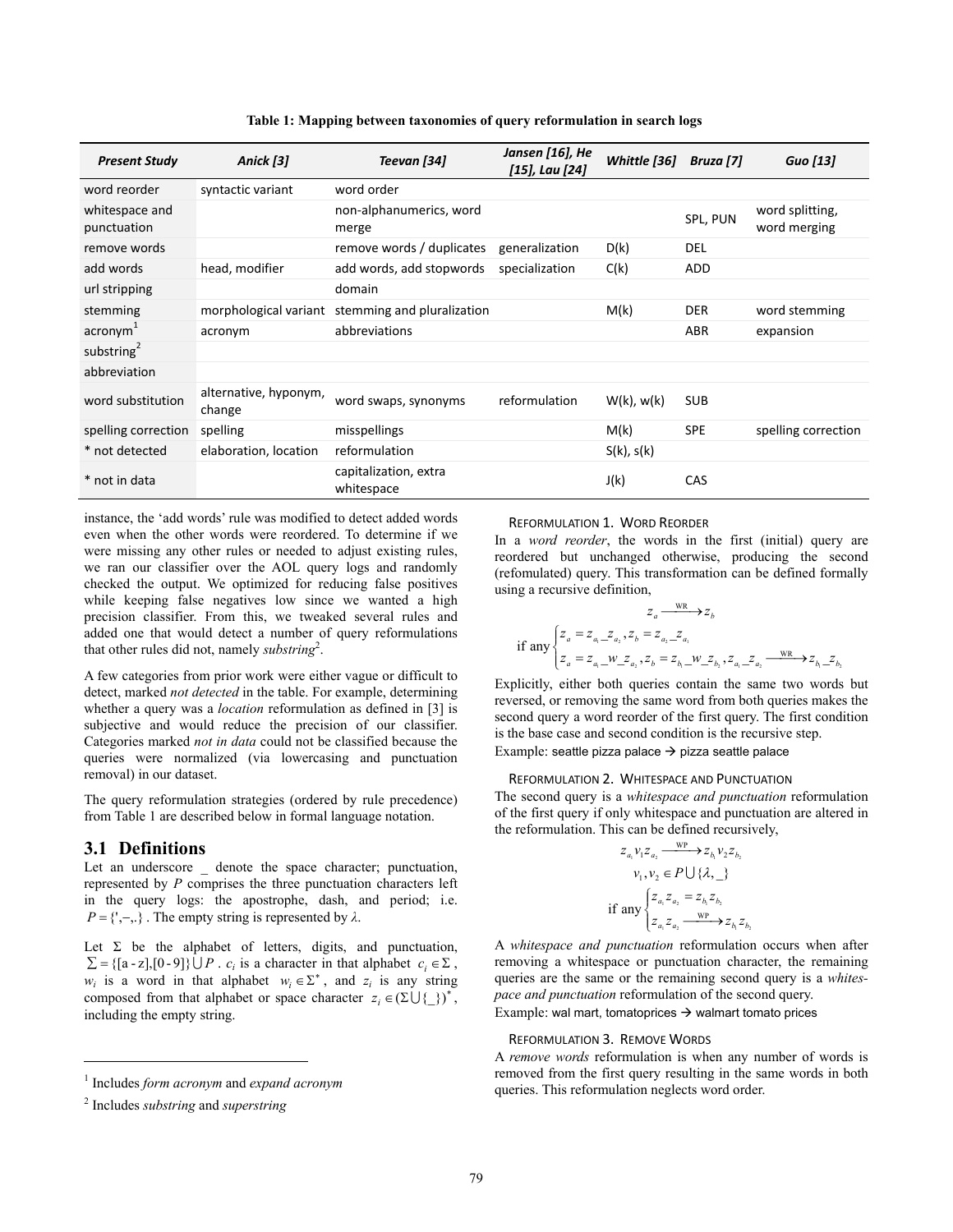$$
z_a \xrightarrow{\text{RW}} z_b
$$
  
if any 
$$
\begin{cases} z_a = z_b \\ z_a \xrightarrow{\text{WR}} z_b \\ z_{a-} = z_{a_1} - w_{x-} z_{a_2}, z_{c-} = z_{a_1} - z_{a_2}, z_c \xrightarrow{\text{RW}} z_b \end{cases}
$$

Words are recursively removed from the first query until it is a word reorder or equal to the second query. The first and second conditions are base cases where either the two queries are equal or a word reorder. The third condition removes words along with the surrounding spaces from the first query and replaces them with spaces. Spaces are temporarily added to the left and right of the query to account for the leftmost and rightmost words. Example: yahoo stock price  $\rightarrow$  price yahoo

#### REFORMULATION 4. ADD WORDS

An *add words* reformulation occurs when one or more words are added to the first query. This reformulation applies even if words are reordered in the second query. It is easily defined as the reverse transformation of *remove words*,

$$
z_a \xrightarrow{\text{AW}} z_b
$$
 iff  $z_b \xrightarrow{\text{RW}} z_a$ 

Example: eastlake home  $\rightarrow$  eastlake home price index

#### REFORMULATION 5. URL STRIPPING

Users often append components from a URL into the query, mistaking the search box with their browser's address bar. When they realize this, they will strip these strings from their query. This also happens in reverse, where the user copies the target URL into the search box after searching. A *url stripping* reformulation occurs when the first and second queries are the same after removing ".com", "www.", and "http" from both sides.

Let  $\Omega = \{$  http, http , www.,.com  $\},$ 

$$
z_{a_1}v_1z_{a_2} \xrightarrow{\qquad \qquad US} z_{b_1}v_2z_{b_2}
$$

$$
v_1, v_2 \in \Omega \cup \{\lambda\}
$$

$$
\text{if any }\begin{cases} z_{a_1}z_{a_2} = z_{b_1}z_{b_2} \\ z_{a_1}z_{a_2} \xrightarrow{\qquad \qquad US} z_{b_1}z_{b_2} \end{cases}
$$

This rule applies if there is some permutation of removing URL components from both queries that makes them the same.

#### Example: http www.yahoo.com  $\rightarrow$  yahoo

#### REFORMULATION 6. STEMMING

A *stemming* reformulation involves changing the word stems in the first query. The rule stems every word in both queries using Porter's stemming algorithm [30] and compares them. Let  $P(w)$  be the stem of the word *w*,

$$
w_{a_1} \cdots w_{a_r} \cdots w_{a_n} \xrightarrow{\text{Stem}} w_{b_1} \cdots w_{b_r} \cdots w_{b_n}
$$
  
if  $\forall i (P(w_{a_i}) = P(w_{b_i}))$ 

Example: running over bridges  $\rightarrow$  run over bridge

#### REFORMULATION 7. FORM ACRONYM

A *form acronym* transformation occurs when the second query is an acronym formed from the first query's words.

$$
c_1w_1 \dots c_iw_i \dots c_nw_n \xrightarrow{\text{FA}} c_1 \dots c_i \dots c_n
$$

Example: personal computer  $\rightarrow$  pc

#### REFORMULATION 8. EXPAND ACRONYM

An *expand acronym* transformation occurs when the first query is an acronym and the reformulation is a query consisting of the words that form the acronym.

$$
c_1 \dots c_i \dots c_n \xrightarrow{\text{EA}} c_1 w_1 \dots c_i w_i \dots c_n w_n
$$

Example:  $pda \rightarrow$  personal digital assistant

#### REFORMULATION 9. SUBSTRING

A *substring* is defined as an instance where the second query is a strict prefix or suffix of the first query. Unlike the traditional definition of substring, this does not include instances where only inside characters of the first query are extracted.

$$
z_a z_b \xrightarrow{\text{Sub}} z_a \mid z_b
$$

Example: is there spyware on my computer  $\rightarrow$  is there spywa

#### REFORMULATION 10. SUPERSTRING

A *superstring* is defined as an instance where the second query contains the first query as a prefix or suffix.

$$
z_a \xrightarrow{\text{Super}} z_x z_a \mid z_a z_x
$$

Example: nevada police rec  $\rightarrow$  nevada police records 2008

#### REFORMULATION 11. ABBREVIATION

An *abbreviation* reformulation is when corresponding words from the first and second queries are prefixes of each other. This differs from *substring* which considers suffixes and only compares the entire queries.

$$
w_{a_1} \cdots w_{a_r} \cdots w_{a_s} \xrightarrow{\text{Abb}} w_{b_1} \cdots w_{b_r} \cdots w_{b_s}
$$
  
if  $\forall i (w_{a_i} w_c = w_{b_i} \lor w_{a_i} = w_{b_i} w_c)$ 

Example: shortened dict  $\rightarrow$  short dictionary

#### REFORMULATION 12. WORD SUBSTITUTION

A *word substitution* occurs when one or more words in the first query are substituted with semantically related words, determined from the Wordnet database [10]. Two words are related if one is a semantic relation (synonym, hyponym, hypernym, meronym, or holonym) of the other after both are converted to their base morphological form. This rule is implemented in two steps. First, if the queries in their entirety are related, they are considered a word substitution; this detects substitutions of the entire query. Second, if every corresponding pair of words is the same or related, this is also a word substitution.

Let the  $\approx$  operator represent a semantic relation between two words, including the case when the words are the same.

$$
z_a \xrightarrow{\text{WS}} z_b
$$
  
\n
$$
z_a = w_{a_1} \dots w_{a_i} \dots w_{a_n}
$$
  
\n
$$
z_b = w_{b_1} \dots w_{b_i} \dots w_{b_n}
$$
  
\nif  $\forall i \big( w_{a_i} \approx w_{b_i} \big) \lor z_a \approx z_b$ 

**Synonym:** The two words have the exact same meaning. Example: easter egg search  $\rightarrow$  easter egg hunt

*Hyponym:* The first word is a specific instance of the second word. These are also referred as broad terms. Example: crimson scarf  $\rightarrow$  red scarf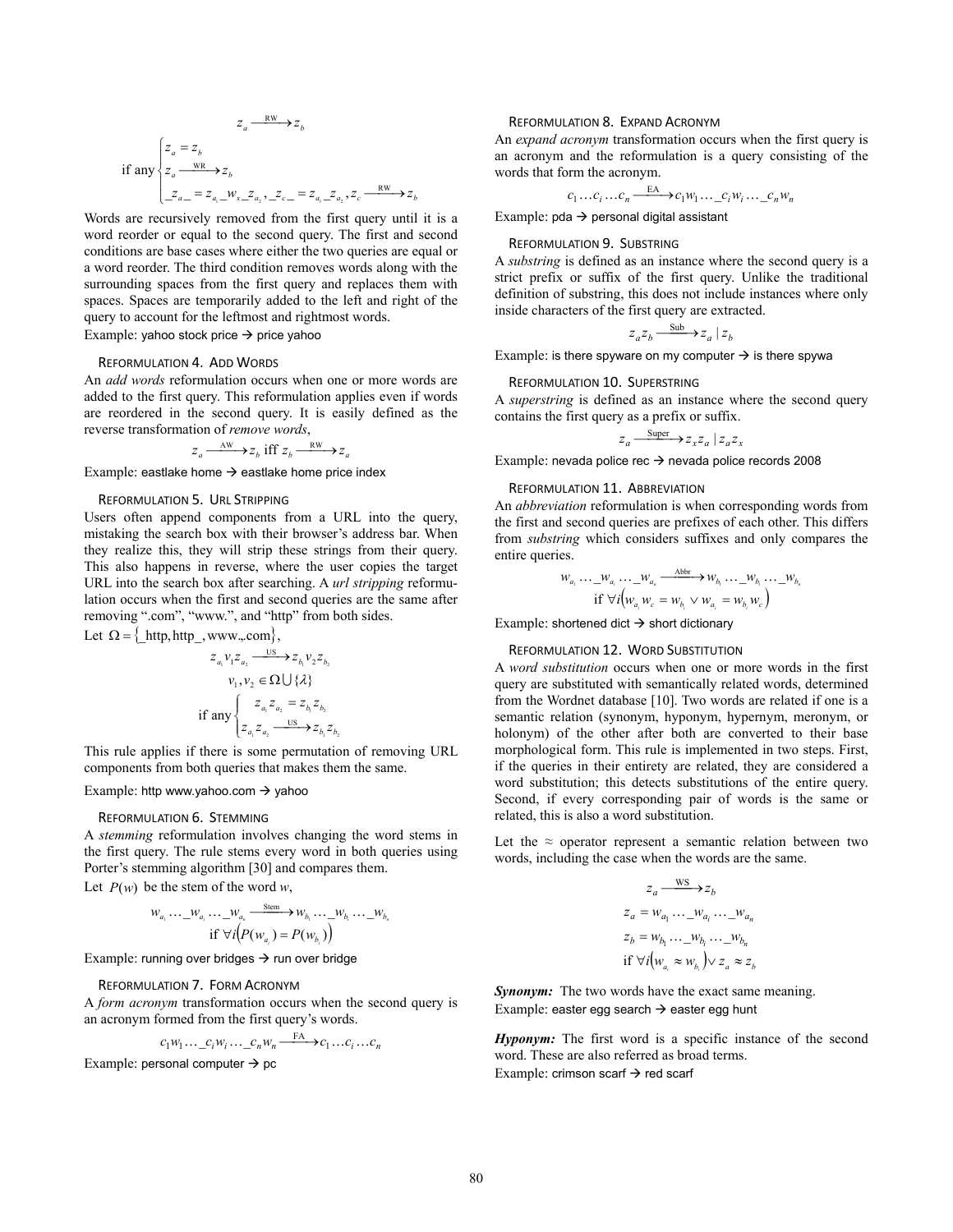*Hypernym:* The second word is a specific instance of the first word. These are also referred as narrow terms. Example: personal computer  $\rightarrow$  laptop

*Meronym:* The first word is a constituent part of the second word. Example: finger  $\rightarrow$  hand

*Holonym:* The second word is a constituent part of the first word. Example: automobile  $\rightarrow$  wheel

#### REFORMULATION 13. SPELLING CORRECTION

A *spelling correction* is detected using a conservative Levenshtein edit distance function [25]. This function maps well to a spelling correction a user would typically make, because it tracks the number of character edits between two queries. The queries are classified as a *spelling correction* reformulation if the Levenshtein distance is 2 or less. A threshold of 2 matches character swaps and missing characters.

In the expression below,  $L(z_a, z_b)$  is the Levenshtein edit distance between strings  $z_a$  and  $z_b$ ,

$$
z_a \xrightarrow{SC} z_b
$$
 if  $L(z_a, z_b) \le 2$ 

Example: reformualtion  $\rightarrow$  reformulation

### **3.2 Undetected Reformulations**

There are a few categories of reformulations which are not included in our taxonomy. They are difficult for our classifier to detect, and may even be difficult for a human to detect. We randomly sampled 200 of the 962 missed reformulations from our evaluation data to get a general sense of which reformulations our classifier missed. Three types of missed reformulations emerged, described in the next three subsections and quantified in Table 2.

#### *3.2.1 Semantic Rephrasing*

Humans can rephrase their queries in complex ways. Many rephrasings are difficult for even a smart algorithm to detect, requiring sophisticated semantic association at minimum. Context or pop culture knowledge may be needed.

Example: easy raspberry mousse  $\rightarrow$  cool whip mousse

Example: how to calculate nutritional values  $\rightarrow$  weight watchers calculator

#### *3.2.2 Multi-Reformulations*

Users often perform more than a single reformulation strategy. For example, they may correct spelling and replace one word with a synonym. While a classifier can theoretically try combinations of reformulation strategies, this is difficult or even impossible because reformulation strategies do not have a commutative property. In other words, a different ordering of strategies gives different results. For example, trying to detect spelling corrections after stemming will yield different results than doing so before stemming. Additionally, many reformulations obviously cannot be combined, such as word reorder and acronym. Add words and remove words together were not considered a multi-reformulation since any query can be transformed to any other query. The most common combinations of reformulations in our sample were *add words & spelling correction*, *remove words & spelling correction*, *url stripping & whitespace and punctuation*. Exploring the challenge of multi-reformulations is planned as future work.

The following example demonstrates a multi-reformulation involving two reformulations: add words and spelling correction. Example: lane county gabrage  $\rightarrow$  lane county garbage disposal

#### *3.2.3 Classifier Rule Limitations*

Some instances of reformulation strategies were insufficiently matched by a classifier rule. However, fixing the rules to detect these reformulations would have introduced new complications.

Our rule for detecting *spelling correction* used a Levenshtein edit distance of 2. While this achieved high precision, the rule missed spelling correction involving three or more character edits. For example, "ametuer" changed to "amateur". This is an example of the classic trade-off between precision and recall. We chose a lower threshold to optimize for a high precision classifier.

*Word substitutions* are dependent on the Wordnet database. Substitutions absent from the database cannot be detected by our classifier. This limitation will likely be solved over time.

Our rule for *url stripping* currently only removes the .com toplevel domain from the query. Some queries involve other top-level domains or second-level domains which are not stripped. The list of top-level domains is not constant and there are an infinite number of second-level domains so capturing these reformulations requires a more sophisticated rule.

The *abbreviation* detection rule only checked for a substring prefix for each word. There are cases in the English language where an abbreviation is not a substring prefix such as 'dept' for 'department'.

**Table 2: Missed reformulations in sample evaluation data** 

|                       | Undetected Reformulation           | <b>Occurrences</b> |
|-----------------------|------------------------------------|--------------------|
| 1.                    | Semantic Rephrasing                | 108                |
| $\mathcal{P}_{\cdot}$ | Multi-Reformulations               | 60                 |
|                       | ■ 2-reformulations                 | 46                 |
|                       | ■ 3-reformulations                 | 14                 |
| 3.                    | <b>Classifier Rule Limitations</b> | 32                 |
|                       | ■ spelling correction              | 15                 |
|                       | word substitution                  | 11                 |
|                       | url stripping                      | 3                  |
|                       | acronym                            | 2                  |
|                       | abbreviation                       | 1                  |
| Total                 |                                    | 200                |

# **4. THE RULE-BASED CLASSIFIER**

Classifiers commonly learn from a set of training data, which we refer to as machine learning classifiers. We developed a rulebased classifier instead of a machine learning classifier because our query reformulation strategies fit a procedural rule model better than a learning model. No prior work has developed a machine learning classifier that distinguishes different query reformulation strategies. Furthermore, using a rule-based classifier allowed us to make detailed adjustments to our classifier for special cases. An implementation of the classifier is freely available to the research community<sup>3</sup>.

1

<sup>3</sup> Source code: http://jeffhuang.com/reformulationClassifier.py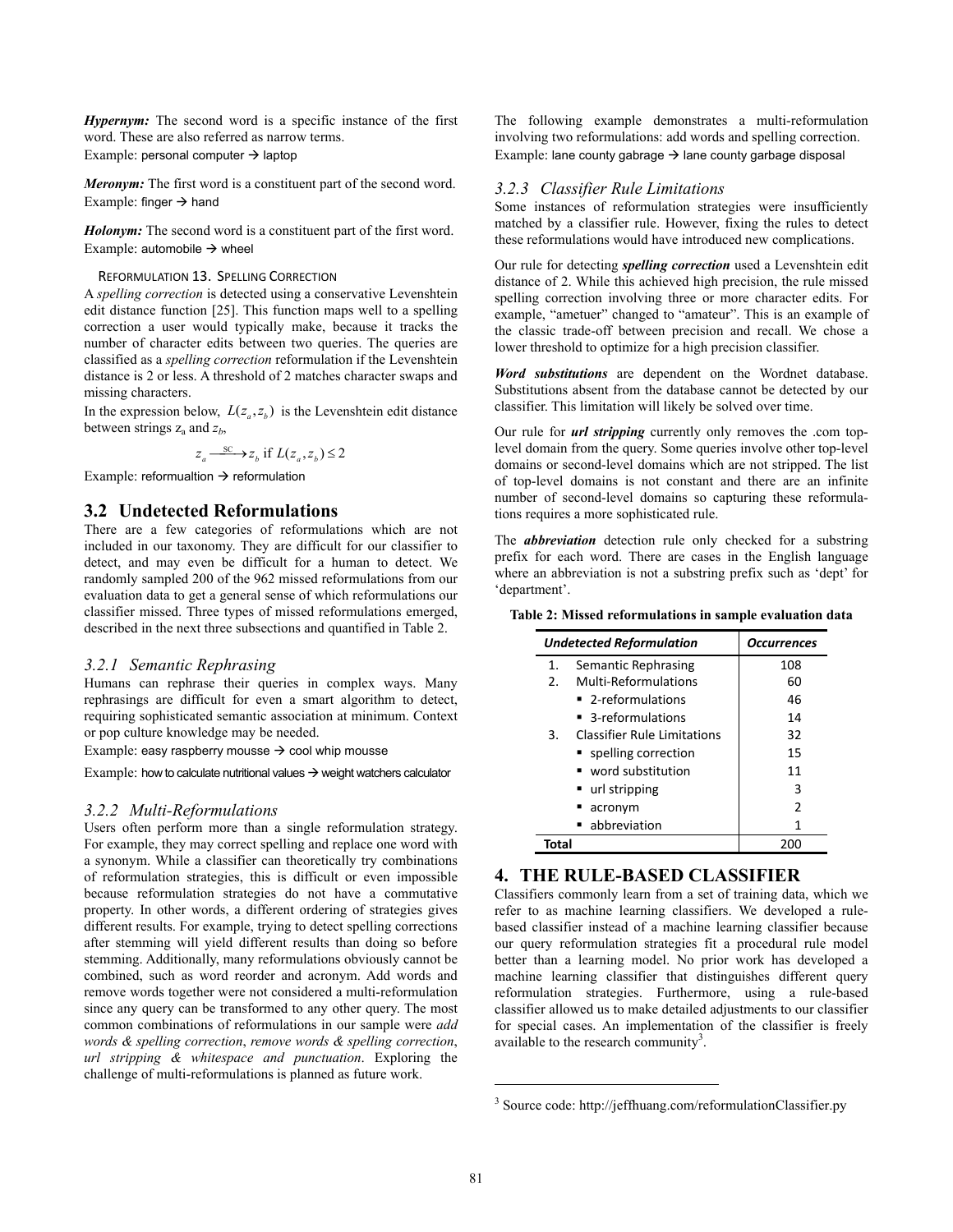The classifier reads the query log starting from the top and compares pairs of consecutive queries  $(z_a, z_b)$  from the same user. The first query in the pair  $z_a$  is the initial query and the second query  $z_b$  is potentially a reformulated query. The query pairs are matched against the ordered reformulation rules defined in Section 3.1. If there is a match, the second query is classified as a reformulation of the first query. Figure 1 shows the flow of queries into the classifier and segmented into query types. Using the notation  $z_n$  as the *n*th query in the query log example from Figure 1, we can see that  $(z_1, z_2)$ ,  $(z_2, z_3)$ , and  $(z_5, z_6)$  are classified but not  $(z_3, z_4)$  or  $(z_4, z_5)$  because  $z_4$  was from a different user.



**Figure 1: Diagram of the queries and classifier** 

## **4.1 Precision vs. Recall**

Accuracy is the percentage of query pairs correctly detected as a reformulation. Existing measures of accuracy in most query reformulation research do not differentiate between precision, the percentage of query reformulations identified that are actually reformulations, and recall, the percentage of query reformulations identified. Our goal is to create a rule-based classifier with high precision, but not necessarily high recall. We deemphasize recall because we are studying the properties within each reformulation rather than between each reformulation. In other words, we are interested in inter-reformulation, rather than intra-reformulation, comparisons. For example, the proportion of URL clicks within each reformulation helps us understand the reformulations better than comparing the absolute counts of URL clicks between each reformulation. The magnitude of query logs provides sufficient events, so the analysis will still be generalizable and compelling even with lower recall.

We manually classified every query from 100 users in the AOL query logs for evaluation. Essentially, this was a session boundary detection task. In total, there were 9,091 query pairs where we determined whether the second query was a reformulation of the first. Same queries were removed (40.8% of queries), to avoid inflating classifier performance because they can be detected trivially. Of these pairs, we found 2,483 reformulations and 6,608 new queries, or 27.3% reformulations. This is very close to the 28% reformulations reported for this dataset [29].

Our classifier was evaluated on this test data, marking the second query of each query pair as a reformulation if the query pair matched a reformulation strategy. Table 3 presents the results, comparing our classifier with machine learning classifiers.

**Table 3: Precision, recall, and accuracy measures for session boundary detection studies** 

|                      | <b>Precision</b> | Recall | <b>Accuracy</b> |
|----------------------|------------------|--------|-----------------|
| <b>Present Study</b> | 98.2%            | 61.3%  | 89.1%           |
| He [15]              | $60\%^{4}$       | 98%    |                 |
| Jones [22]           |                  |        | 87.3%           |
| Murray [27]          | $97.3%^{4}$      | 76%    |                 |
| Radlinski [31]       | $96.5%^{4}$      |        | 92.3%           |

Our focus on precision rather than recall resulted in 98.2% precision which is 38% higher than reported in He *et al* and slightly higher than Radlinski and Joachim's 96.5%. Note that each study used a different set of query logs, so results can not be directly compared. Certain query logs are easier to classify than others because of the nature of the search engine and their users.

Looking closer at the 1.8% (28 actual) queries that our classifier incorrectly determined to be a reformulation, we only found one case that was a true mistake. The other 27 were difficult to judge and debatable whether these were reformulations or not (see Section 5.3.3 for discussion). Therefore, we propose that our precision is even better than the 98.2% reported.

# **5. RESULTS**

Our results are extracted from the AOL query logs, which were released on August 3, 2006 [29]. The logs contain 36,389,567 queries from which our classifier identified 16,069,421 new queries, 14,861,326 same queries, and 3,411,706 reformulations. Each line in the logs contains five fields: the query string, timestamp, the rank of the item selected (if any), the domain portion of the selected item's URL path (if any), and a unique identifier for each user.

# **5.1 Reformulation Effectiveness Metrics**

We use effectiveness metrics to infer the quality of search results. Past studies found that clickthrough data and time spent predicted users' satisfaction with the results [12]. Whether users clicked during the initial query and the reformulated query, which we call a click pattern, can be a predictor of search relevance [20]. We apply metrics learned from previous research to study the effectiveness of different reformulation strategies. These metrics are mostly based on click behavior and help show the usage pattern and effectiveness of specific reformulations. In our analysis, we also included *new* and *same* queries for comparison. Some reformulations are misidentified as *new* queries due to our classifier's lower recall, but identifying new queries has no effect on our study of reformulated queries. Differences between reformulation strategies were all statistically significant, due to the large number of events in our dataset.

#### *5.1.1 Click Pattern*

A reformulation is composed of an initial query followed by a reformulated query. For each query, the user can decide to click or not click (skip) a result, creating  $2 \times 2 = 4$  possible click patterns, presented in Table 4.

1

<sup>&</sup>lt;sup>4</sup> Same queries, which inflate precision, may have been included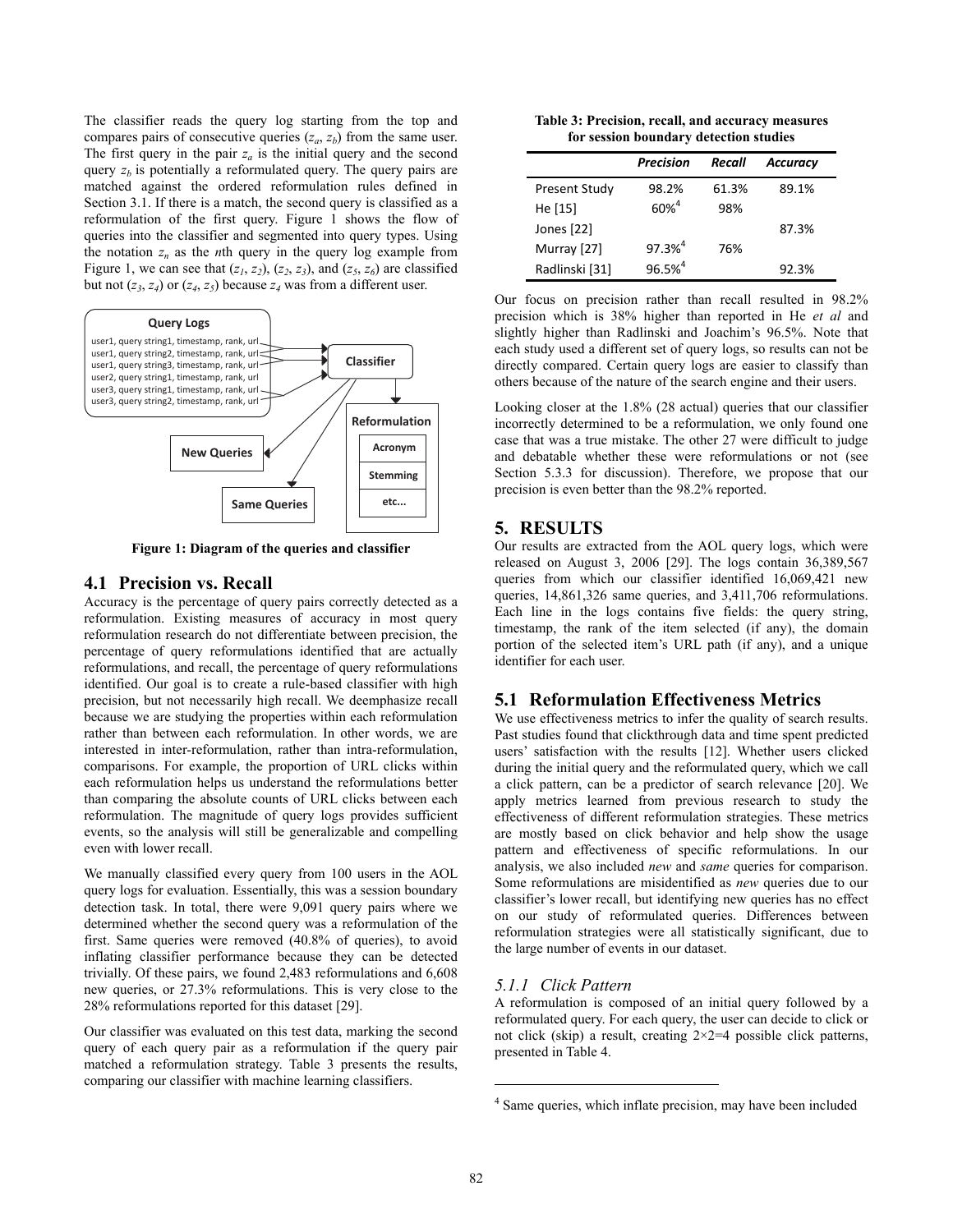**Table 4: Click patterns for queries and their reformulation** 

|                      | Searcher Actions on Results |      |       |      |
|----------------------|-----------------------------|------|-------|------|
| <b>Initial Query</b> | Click                       |      | Skip  |      |
| Reformulation        | Click                       | Skip | Click | Skip |

A click pattern of Skip followed by Click (SkipClick) means the user did not click any result from their initial query, then reformulated their query and clicked a result. This is an indicator that the user found the query reformulation to be effective. A Click followed by a Skip (ClickSkip) suggests that the reformulation did not help [20]. Similarly, two consecutive Clicks can be taken as successful searches, while two consecutive Skips as failed searches. Over all queries in the query logs, the ratio of clicks to skips was approximately 5:4.

Figure 2 shows the proportions of the click patterns for each type of reformulation. A chi-squared analysis verifies that the query reformulation type has a statistically significant effect on click pattern  $\chi^2_{(42, N=34,342,453)} = 6,117,864.37, p < .001.$ 

The results show that different reformulation strategies have significantly different proportions of Clicks vs. Skips in the initial query. We can see this by looking at the ratios of SkipSkip + SkipClick to ClickClick + ClickSkip. *Spelling correction*, *expand acronym*, and *superstring* have high ratios, meaning people attempt these reformulations when they are unsatisfied with their initial query, perhaps due to a misspelled query or ambiguous acronym. In contrast, *form acronym*, *remove words*, *word reorder*, and *word substitution* have lower ratios, indicating the initial results may be somewhat relevant and users are further refining their query. *Same* queries have the lowest ratio as expected since users are unlikely to repeat a search using the same query if the initial results were unsatisfying; in fact, *same* queries usually have ClickClick patterns probably because they are re-finding queries [35]. These proportions are consistent with our current understanding of users.

Comparing the proportions of Clicks vs. Skips in the reformulated query gives insight to whether the reformulation was helpful. Looking at the SkipSkip + ClickSkip to SkipClick + ClickClick ratios, we can see that reformulation results were clicked about as often as new queries. This is a positive indicator for reformulations because it suggests users are as successful with reformulations as with new searches. The *substring* and *superstring* reformulations were least helpful, possibly because many of those reformulations were mistakes by users. *Add words*, *word substitution*, *stemming*, *spelling correction*, and *expand acronym* were most helpful under this comparison.

We can also compare the proportions of Clicks vs. Skips in the reformulated query given a specific action in the initial query. We control the action variable in the initial query and regard the action in the reformulated query as the dependent variable. For example, we compare the ratio of SkipSkip to SkipClick to see whether a user is more likely to click if the initial action is Skip. *Same* queries behave as expected: if the initial query was Skip, the user is significantly more likely to skip the second query as well; if the initial query caused a click, the user is about  $10\times$  more likely to click than skip after searching with the same query. When the initial query causes a Skip, the *spelling correction*, *expand acronym*, and *add words* reformulations have the highest

likelihood that the user will click. Likely explanations are that *spelling correction* and *expand acronym* fix incorrect queries and disambiguate acronyms, while *add words* narrows the search to make the results more relevant. In contrast, *superstring*, *url stripping*, and *substring* are least likely to help when the initial query results in a Skip. Different reformulations are effective when looking at initial queries that result in a Click. *Word substitutions*, *word reorder*, and *add words* are the three most helpful reformulations in this condition. When a search provides relevant queries, users that substitute words for related words, reorder their words, and add new words get better follow-up results. On the other hand, *substring*, *superstring*, *abbreviation*, and *spelling correction* are not useful when the initial query results in a Click. This is interesting because *spelling correction* is one of the most helpful reformulations when the initial action is Skip, but one of the least helpful reformulations when the initial action is Click.



**Figure 2: Proportions of Click Patterns used for each Reformulation Type** 

The next two metrics, Click URL and Rank Change of Clicked Results, only apply in the case of a ClickClick pattern because rank and URL from corresponding clicks are used in the analysis.

#### *5.1.2 Click URL*

Users may be re-finding rather than reformulating queries to retrieve better results. This can be observed by checking if the URL is the same between queries. We hypothesize that users click on the same URL in *same* queries (re-finding). There are some limitations to the analysis because the URLs in the AOL logs are truncated at the domain level for privacy.

Figure 3 shows the proportions of clicked URLs which were the same for each reformulation type. A chi-squared analysis shows that reformulation type has a statistically significant effect on this metric  $\chi^2$ <sub>(28, N=34,342,453)</sub> = 5,394,409.56, p < .001. The number of *new* queries which resulted in the same URL is small as expected. The same URLs were often selected before and after *url stripping* from the query—this is also obviously expected. Users substitut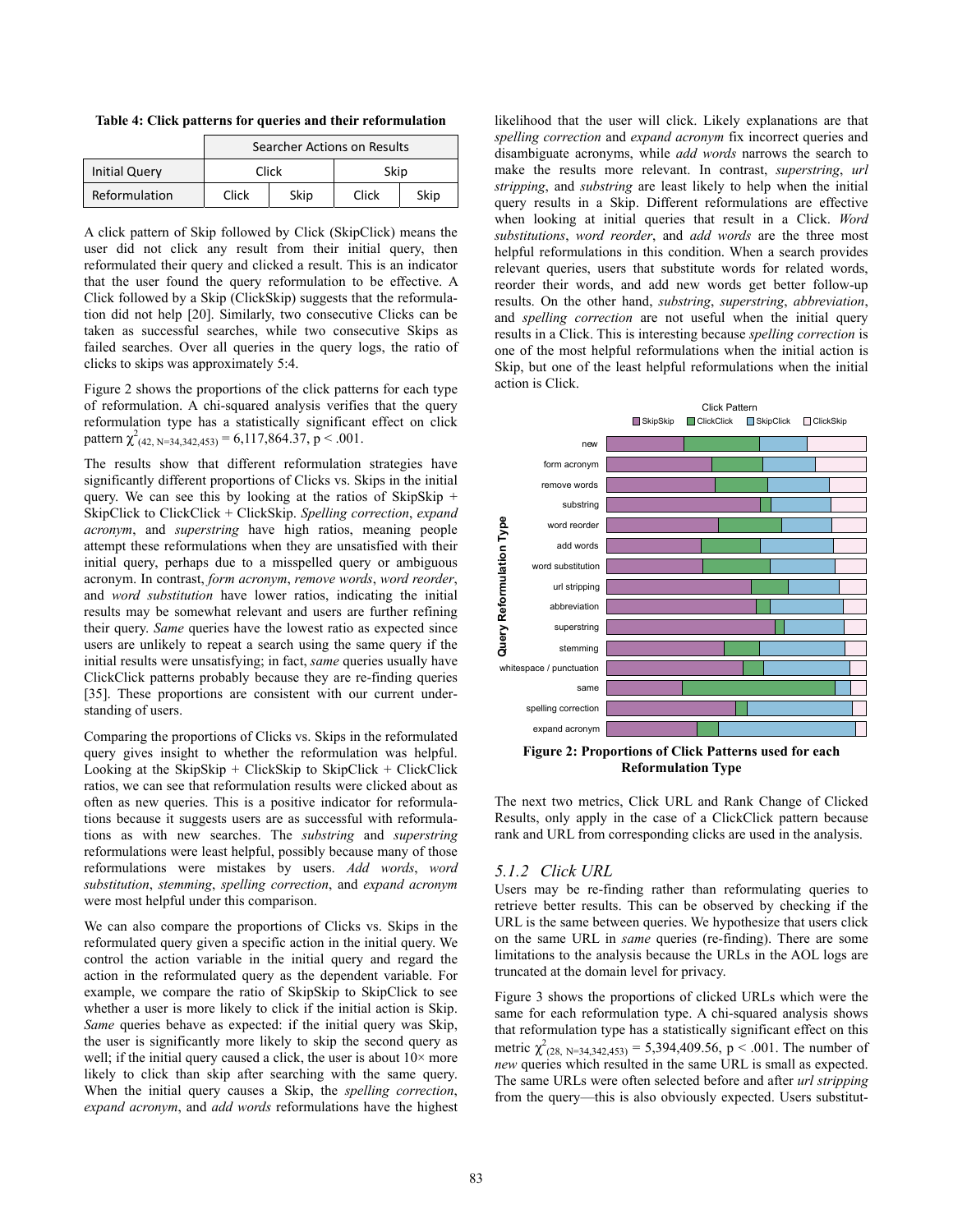ing related words in their query, i.e. *word substitution*, seemed to select different results. The marked difference between forming and expanding acronyms may be because users form acronyms to return to the same URL and are simply using a shortcut query, while users expand acronyms to look for new results, perhaps to disambiguate a common acronym. Also notable is that *spelling correction* caused few same URL clicks, suggesting that the correction helped fetch new, improved results.



**Figure 3: Proportions of URLs Clicked which were the Same vs. Different for each Reformulation Type** 

## *5.1.3 Rank Change of Clicked Results*

A rank change is the difference between the rank of the result clicked in the initial query subtracted from the rank of the result clicked in the reformulated query. Successful reformulations should have a positive effect on rank change.

Table 5 shows that all reformulations have positively affected the rank of the selected result. The rank change is positive if the user clicked a higher ranked result in the query reformulation. The most positive rank changes occurred with the reformulation types *word substitution* and *add / remove words*. *Url stripping*, changing *whitespace and punctuation*, and *forming acronyms* resulted in a small positive rank change. We suspect *url stripping* only had a small rank change effect because most clicks were for the same URL (see Section 5.1.2) which would likely have the same or similar rank. Calculated rank changes were found to be significantly different (F<sub>14,34342438</sub> = 116,670.58, p < 0.001).

#### *5.1.4 Median Time between Queries*

This metric measures how quickly users performed each type of reformulation. The average time was computed for each reformulation strategy. Our results in Table 5 show that complex reformulations such as *word substitutions* and *forming acronyms* took users longer than simple ones like *spelling correction*. Surprisingly, the median time for *same* query was 1 second; this suggests that some same queries may be made by computers rather than humans. As expected, *new* queries took the longest time since they are often part of different query sessions. Calculated times were found to be significantly different according to an ANOVA ( $F_{14,13813144} = 48,235.05, p < 0.001$ ).

| Table 5: The median time (in seconds) between queries and |
|-----------------------------------------------------------|
| mean rank change for each reformulation                   |

| <b>Reformulation Type</b> | Median Time (s)<br>between Queries | Mean Rank<br>Change |
|---------------------------|------------------------------------|---------------------|
| word substitution         | 73                                 | $+4.04$             |
| add words                 | 63                                 | $+3.19$             |
| substring                 | 33                                 | $+3.15$             |
| remove words              | 68                                 | $+3.02$             |
| word reorder              | 85                                 | $+2.86$             |
| expand acronym            | 42                                 | $+2.02$             |
| stemming                  | 33                                 | $+2.00$             |
| new                       | 2,417                              | $+1.91$             |
| abbreviation              | 35                                 | $+1.39$             |
| superstring               | 53                                 | $+1.10$             |
| spelling correction       | 22                                 | $+1.03$             |
| form acronym              | 103                                | $+.64$              |
| whitespace & punctuation  | 27                                 | $+.54$              |
| url stripping             | 57                                 | $+.29$              |
| same                      | 1                                  | -1.83               |

# **5.2 Discussion**

Most findings were consistent with our expectations, evidence that the general approach of analyzing effectiveness metrics of reformulation strategies is useful. A surprising finding was that different reformulation strategies were effective depending on the action from the initial query. This emerged when comparing the ratios of actions in a reformulated query while controlling for the initial action. Word substitution reformulations were more likely to result in a Skip than a Click when the initial action was Skip, but result in Click 3× as often as Skip when the initial action is a Click. This is supported by metrics that show *word substitution* is correlated with different URL clicks as well as higher ranked clicks, suggesting that the user is interested in related but better results. In contrast, *spelling correction* is one of the least effective reformulations when the initial action is a Click, but becomes one of the most effective reformulations when the initial action is a Skip. This demonstrates the prior action needs to be considered when determining the effectiveness of reformulation strategies.

#### **5.3 Limitations**

#### *5.3.1 Lack of Context*

Grimes *et al.* [14] note that while a vast amount of information can be discovered from aggregating data, query logs are the least rich source of data for individual events. Query logs only show the recorded actions and not the intent behind the queries. Identifying the user intent can be difficult or impossible without context, which is absent from logs. For example, query logs cannot tell whether a user did not click because the information they were looking for was found on the results page, or because the results were unsatisfying. Complementing this research with survey and user studies could address the lack of context.

#### *5.3.2 Normalized Query Logs*

The AOL query logs were released with normalized data, which may skew the results. Some queries were removed or modified for privacy reasons. The paths in the click URLs were stripped leaving only the domains. Lastly, all queries were lowercased and most punctuation was removed, preventing us from detecting when the user performed a capitalization query reformulation.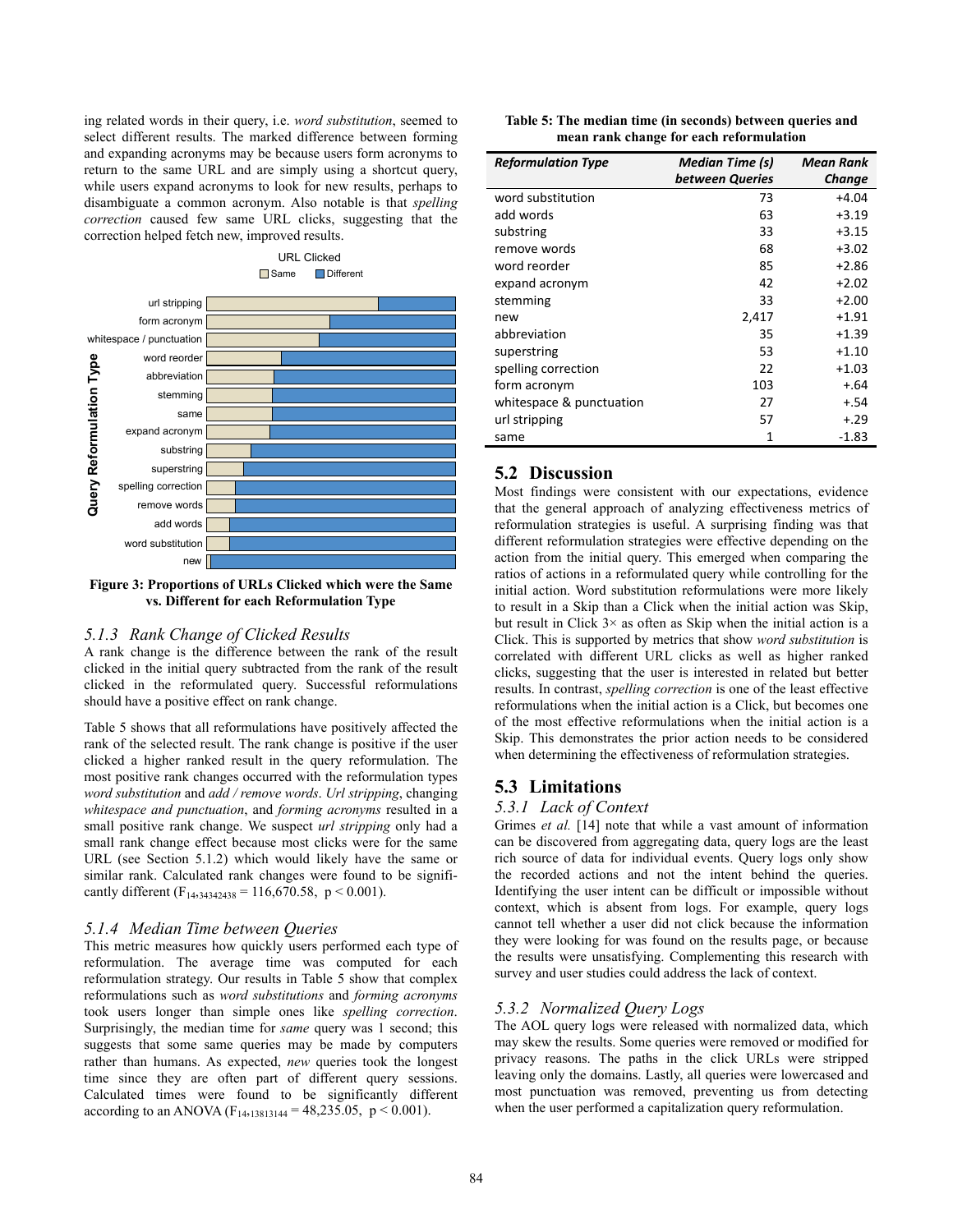## *5.3.3 Ambiguous Queries*

Baeza-Yates *et al.* [5] note that even humans have difficulty manually classifying some queries and the subjectivity involved can lead to errors. When manually separating query sessions, we encountered queries where it was ambiguous whether they were a reformulation. Queries can be related, but whether they fit the definition of a reformulation, 'as part of the same information need', may still be unclear. If a human cannot accurately classify a query, a computer programmed by a human, subject to their limitations, will not be more successful. An example is a first query 'american airlines' and a second query 'delta airlines': would they be considered part of the same information need? The intent behind the queries could be different (e.g. the user wants to find information about each airline), or part of the same information need (e.g. comparing prices between the airlines).

#### *5.3.4 Search Engine Effects*

The findings in this paper are influenced by the AOL search engine's implementation. Studying a different search engine's query logs may affect the reformulations used because of the different results displayed or the way it handles queries. A reformulation may work better for a different search engine. For example, users may learn over time not to reorder words in their query if they find it is ineffective due to the search engine's ignoring of word order. During the period when these logs were collected, AOL Search returned results from Google [Chowdhury, personal communication] and query suggestions were offered for some queries. Despite these effects, the results here are uncompromised because we study inter-reformulation rather than intrareformulation effectiveness metrics.

# **6. APPLICATIONS**

## **6.1 Interfaces Supporting Reformulation**

Current search engines have integrated automatically generated query reformulation suggestions into their interface. However, they do not distinguish between new and reformulated queries. Users often perform a query reformulation because they are dissatisfied with the results from their initial query. One possible interface change would be displaying differently the overlapping search results between the reformulated search and the initial search. For example, when a user searches for 'laptop' and then 'widescreen laptop', the search engine can gray out the results in the second query that were also presented in the 'laptop' query because it knows the user was not interested in those results. A related interface has been already built into web browsers since their inception—visited links turn purple while unvisited links are blue, which helps users avoid selecting results already visited.

Email applications show the conversational history between recipients which reminds them of past discussion. We suspect that query session history is not shown in search pages because existing reformulation detection methods are error prone. However, with our high precision classifier, many previous queries can be determined with confidence. While we may miss some previous queries, that is less crucial in this application. Showing query history fits the need of a high precision, low recall classifier. We can design and evaluate a search interface that shows a user's query history when the user is in a query session, i.e., performing a query reformulation. It may help the user to see prior queries while they are reformulating.

## **6.2 Query Session Boundary Detection**

Anick [3] notes that query reformulations exist in 56% of sessions; while Pass *et al.* [29] find the typical session contains 2.6 reformulations on average. A classifier like ours that identifies query reformulations solves the same problem as classifiers that identify query session boundaries (see Section 2.2 for discussion). Generally, when orthogonal classifiers are combined, the result is one that is better than either of its components. Since our classifier is rule-based, operating orthogonally to existing classifiers, it can theoretically be combined with an existing temporal or machine learning classifier. This will produce a reliable overall classifier for detecting session boundaries.

### **6.3 Intelligent Query Assistance**

Understanding how users are reformulating queries and their effectiveness can help search engines provide better automatic query assistance. For example, a search engine should propose different reformulation strategies depending on the user's action after a query. Our findings have shown that expanding acronyms and spelling corrections are helpful reformulations when a user does not click on any result, but word substitutions and query expansion are more helpful when a user has clicked.

## **6.4 Personalized Search**

Reformulation strategies also greatly vary between users. Search engines can react differently depending on the user performing the search. A search engine that has a history of a user's queries will be able to offer query assistance suited for that user, or offer helpful suggestions about how the user can improve their searching and reformulating. For example, the search engine can suggest stemmed queries to a user who would benefit from stemming reformulation, or it might display a message like "We noticed you have been using future tenses in your searches, we suggest changing to present tense for better results."

# **7. CONCLUSIONS**

This paper describes the human side of query reformulation and contributes to our understanding of users in search interaction. We created a taxonomy of query reformulation strategies, built a high precision rule-based classifier to detect each type of reformulation, and analyzed query reformulations in the AOL query logs using metrics which are indicators of effectiveness. We found that different reformulation strategies have distinct characteristics when studied through the lens of click data. Certain reformulations like add/remove words, word substitution, acronym expansion, and spelling correction seem most effective. On the other hand, acronym formation and reordering words may be less beneficial to the user. We discovered that different reformulation strategies are useful depending on the user's behavior in response to the initial set of results. These findings benefit research in query session boundary detection, improve query assistance and personalized search, and propose design implications for user interfaces supporting reformulation.

# **8. ACKNOWLEDGMENTS**

The authors would like to thank the anonymous reviewers, and Eytan Adar, Nicholas J. Belkin, Edie Rasmussen, Jacob O. Wobbrock for helpful comments on earlier drafts. We also thank Xueming Huang for help with formal language notation.